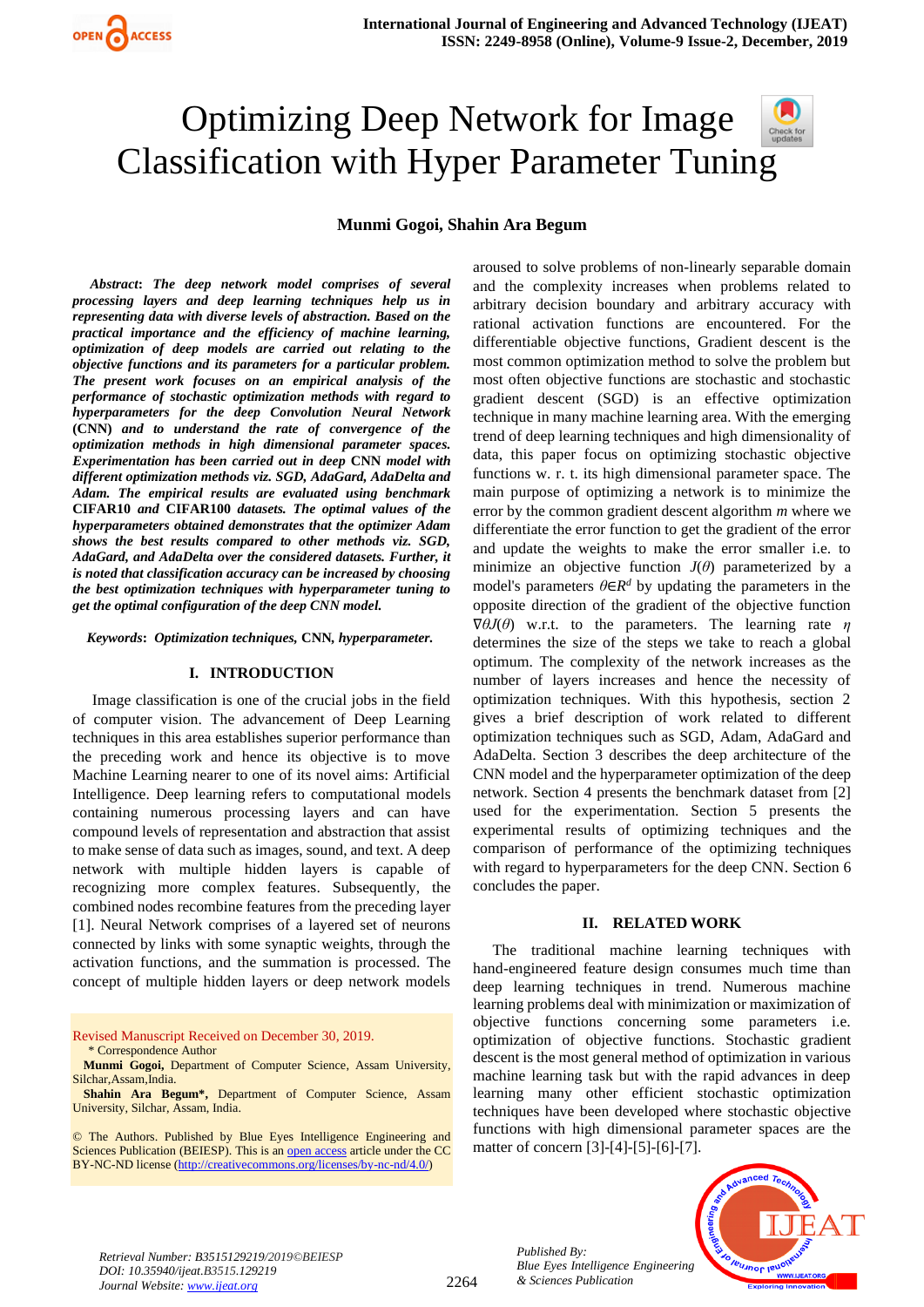#### **Optimizing Deep Network for Image Classification with Hyper Parameter Tuning**

In 2011 Duchi [8] proposed another optimization technique named AdaGard

where optimization takes place with sparse gradients. It has the same updating rule with SGD but has a different learning rate for each parameter. The final update rule for AdaGard is given in (1) [8].

$$
G^{k} = G^{k-1} + \nabla J(\theta^{k-1})^{2}
$$

$$
\theta^{k} = \theta^{(k-1)} - \frac{\alpha}{sqrt(G^{k-1})} \cdot \nabla J(\theta^{k-1})
$$

$$
(1)
$$

where, ⋅ and *sqrt* are element-wise operations. The historical gradient information is considered as *G* and it stores the sum of squares of its all historical gradients for each parameter and to scale up the learning rate, the calculated sum is used later. For each of the parameters, the AdaGrad learning rate is dissimilar from SGD. The learning rate is bigger for the parameters where the historical gradient is relatively small and the learning rate is smaller for greater historical gradients. AdaGard stores the sum of the square of its entire historical gradient (G) of each parameter which has been used to scale the learning rate later on. To overcome the weakness of AdaGard, Zeiler [9] introduced AdaDelta with respect to the learning rate converging to zero with augment of time. In contrast to AdaGard, AdaDelta uses only the current time window to scale the learning rate rather than consider the entire historical gradient like AdaGard. Adadelta combines two notions though - the first one uses only the recent time window gradient information rather considering the whole for scaling up the learning rate, and the second one comes up with the concept of acceleration term similar to momentum, and for that Adadelta use the component that serves an acceleration term. The update rules for Adadelta first computes the gradient  $g_t$  at current time  $t$ , then accumulates gradients as in (2) [9].

$$
E[g^{2}]_{t} = \rho E[g^{2}]_{t-1} + (1-\rho)g_{t}^{2}
$$
 (2)

After accumulating the gradients, (3) computes the Update, where,  $E[g^2]_t$  and  $E[\Delta x^2]_t$  is the accumulation variable and update variable respectively at time t.

$$
\Delta x_{t} = -\frac{\sqrt{E[\Delta x^{2}]_{t-1} + \varepsilon}}{\sqrt{E[g^{2}]_{t} + \varepsilon}} g_{t}
$$
 (3)

where, the parameter  $\rho$  is decay constant and  $\epsilon$  (very small number) is considered for numerical stability. Another optimization algorithm Adam is one of the best choices for the neural network community. Adam [10] is an algorithm for first-order gradient-based optimization of stochastic objective functions, based on adaptive estimates of lower-order moments. The Adam method has some advantages over other methods and it includes straightforward implementation, efficiency, and less memory requirement. Adam is the appropriate choice for bigger problems in terms of data and parameter, this method is also suitable for the problems with very noisy and sparse gradients and Adam method works well for non-stationary objectives as well. The update rule for Adam is determined based on the estimation of first (mean) and second raw moment of historical gradients. Adam update rule first computes the gradient  $g_t$  at current time  $t$  and then update biased first-moment estimate as in (4).

$$
m_{t} = \beta_{1} m_{t-1} + (1 - \beta_{1}) g_{t}
$$
  
(4)

where,  $m_t$  is the first-moment vector and  $\beta_1$  is the decay rate for the moment estimates. Then, updates biased second raw moment estimate as in (5) where *v* and  $\beta_2$  is the second-moment estimate and decay rate respectively, after updating biased for first and second raw moment, the (6) and (7) equation computes biased raw moment for first and second raw moment accordingly.

$$
v_t = \beta_2 v_{t-1} + (1 - \beta_2) g_t^2
$$
  
(5)  

$$
\hat{m}_t = \frac{m_t}{1 - \beta_1^t}
$$
  
(6)  

$$
\hat{v}_t = \frac{v_t}{1 - \beta_2^t}
$$
  
(7)

Finally, the Adam optimizer updates the parameters as in (8), where  $\theta$  is the parameter for stochastic objective function *f*(*θ*)*.*

$$
\theta_t = \theta_{t-1} - \alpha \frac{\hat{m}_t}{\sqrt{\hat{v}_t + \varepsilon}}
$$
\n(8)

# **III. CONVOLUTION NEURAL NETWORK MODEL**

#### **A. Convolution Neural Network (CNN) Architecture**

The Convolution Neural Network (CNN) is a special kind of neural network which is composed of one or more convolution layers. A CNN convolves learned features with input data and uses a 2D convolution layer that makes this architecture well suited to processing 2D data, such as images. In the area of image classification and recognition, CNN has been used extensively and has proven very effective in this domain [4]. CNN model has a greater learning capacity compared to other feed-forward neural networks in the domain of image classification as the model has to go through millions of images to learn the latent pattern of the images for correct assumptions about the object images. The capability of a CNN model depends upon the parameters associated with it such as depth and breadth of the model. The training of a CNN model is much easier as compared to the similar-sized multilayer neural network as the CNN model has much fewer connections and parameters. An image is directly given as an input to the network and passes through various layers of convolution and pooling. Finally, the outcomes from these operations are given to one or more fully connected layers for the desired output often known as class label. Convolution layers detect local conjunctions from features and polling layers combine analogous features into one [11]. CNN uses convolutions instead of matrix multiplication in the convolution layers [12].

*Retrieval Number: B3515129219/2019©BEIESP DOI: 10.35940/ijeat.B3515.129219 Journal Website[: www.ijeat.org](http://www.ijeat.org/)*

*Published By: Blue Eyes Intelligence Engineering & Sciences Publication*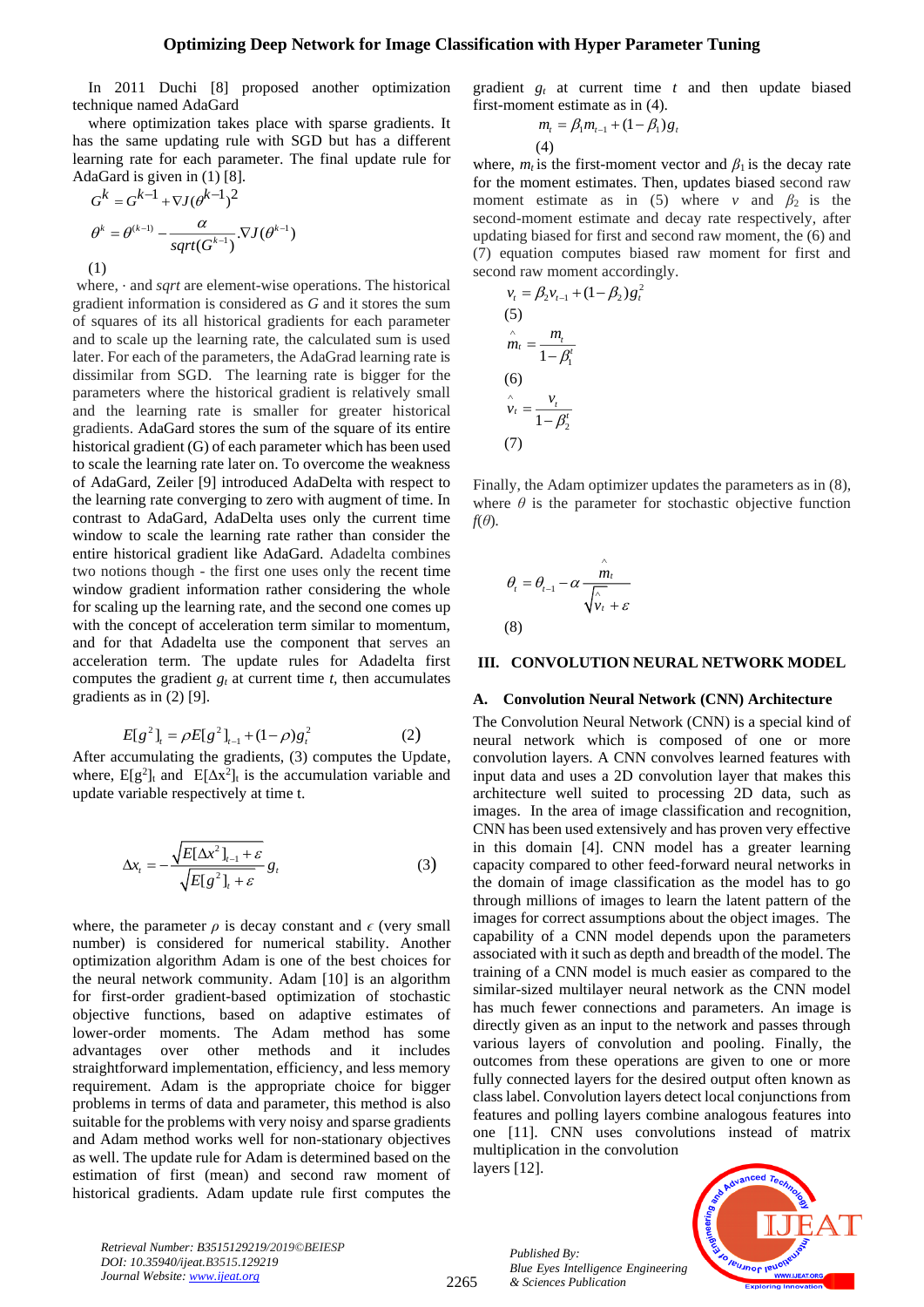

A typical CNN structure contains chains of convolutional layers, nonlinear activation layers, pooling layers and finally for output classification labels a fully connected layer is added in CNN architecture.

The deep model learns from low-level features to get more abstract features i.e. the feature detectors (filter) learn from minor regions of an image and sum up them to figure out more abstract features. Later on, these abstract features have been used by the fully connected layer for output the classification labels into different classes based on the training dataset. In the fully connected layer, every neuron of the layer is associated with every neuron of the previous layer. This layer computes class scores and that will decide the output of the network.



**Fig. 1. Image Classification pipeline (CNN)[4]**

# **B. Hyperparameter for CNN**

Hyperparameter tuning is essentially used to make the network better and faster, and they deal with managing optimization functions and model selections during training with learning algorithms. It focuses on ensuring the two major problems of a deep network such as over-fitting and under-fitting of the training dataset while learning. Hyperparameter related to training algorithm includes learning rate, momentum, batch size, and number of epochs, etc. Learning rate refers to how fast a network is learning and it deals with the problem of slow convergence. A good choice of learning rate depends upon the optimizers used in the model such as SGD, Adam, AdaGard, and AdaDelta. The parameter "number of the epoch" defines one cycle through the training dataset and the number of epoch increasing depends upon the validation accuracy and training accuracy of the training data. Network parameter batch size is the number of samples given to the network after network parameter updates take place. CNN is sensitive to batch size; basically, minibatch size is preferable. To find out the method of hyperparameter selection [13] cast some light on hyperparameter optimization on large hierarchical models such as Deep belief network models. Bengio demonstrates empirically and theoretically that random search technique is more preferable over grid and manual search because not all the hyperparameters are mandatory to tune. In 2007, [14] experiments gird search and reports that grid search allocates too many trails to the investigation of dimensions and experiences poor convergence as compared to random search.

# **IV. EXPERIMENTAL SETUP AND DATASET**

In this empirical analysis, the organizational design of the CNN model contains three alternating 5x5 convolution filters, 3x3 max pooling with stride 2 and a fully connected layer with 1000 rectified linear hidden units. The experimentation has been carried out on the HPC environment with Python language using the TensorFlow libraries. The description of hardware for this experimentation includes 16 Intel core processors, 16 GB RAM, with 2GB Nvidia Geforce GTX graphics card.



**Fig. 2***.* **CIFAR-10 dataset [2].**

Experimentation has been conducted using CIFAR10 and CIFAR100 datasets. CIFAR stands for the Canadian Institute for Advanced Research [2]. The images of the dataset were composed by Alex Krizhevsky, Vinod Nair, and Geoffrey Hinton. In the CIFAR10 dataset, "10 classes" are present and it comprises 50,000 training images and 10,000 test images. CIFAR-10 has 32 x 32 color real-world objects such as an airplane, automobile, cat, etc.

CIFAR100 datasets is similar to CIFAR10 dataset and has 100 class labels. Fig. 2 illustrates the diverse classes in the CIFAR10 dataset and ten random images from each one of the classes.

### **V. RESULTS AND ANALYSIS**

To empirically evaluate the performance of different optimization techniques the experimentation has been conducted over the deep CNN model. Using a large model and dataset, the performance is measured in terms of accuracy and loss rate. The classification accuracy is presented in Table I and Table II over CIFAR 100 and CIFAR 10 dataset respectively. From the tables it is observed that the classification accuracy of Adam optimizer is higher than other stochastic optimization techniques *viz*. AdaGard, AdaDelta, SGD.

#### **Table - I: Comparisons of optimization techniques over the CNN model with CIFAR 100**

| <b>Classification Accuracy</b> |          |        |  |
|--------------------------------|----------|--------|--|
| <i><b>Optimizer</b></i>        | Accuracy | Loss   |  |
| Adam                           | 90.55%   | 9.5%   |  |
| AdaGard                        | 59.45%   | 40.55% |  |
| AdaDelta                       | 24.19%   | 75.81% |  |
| SGD                            | 59.91%   | 40.09% |  |

![](_page_2_Picture_19.jpeg)

![](_page_2_Picture_20.jpeg)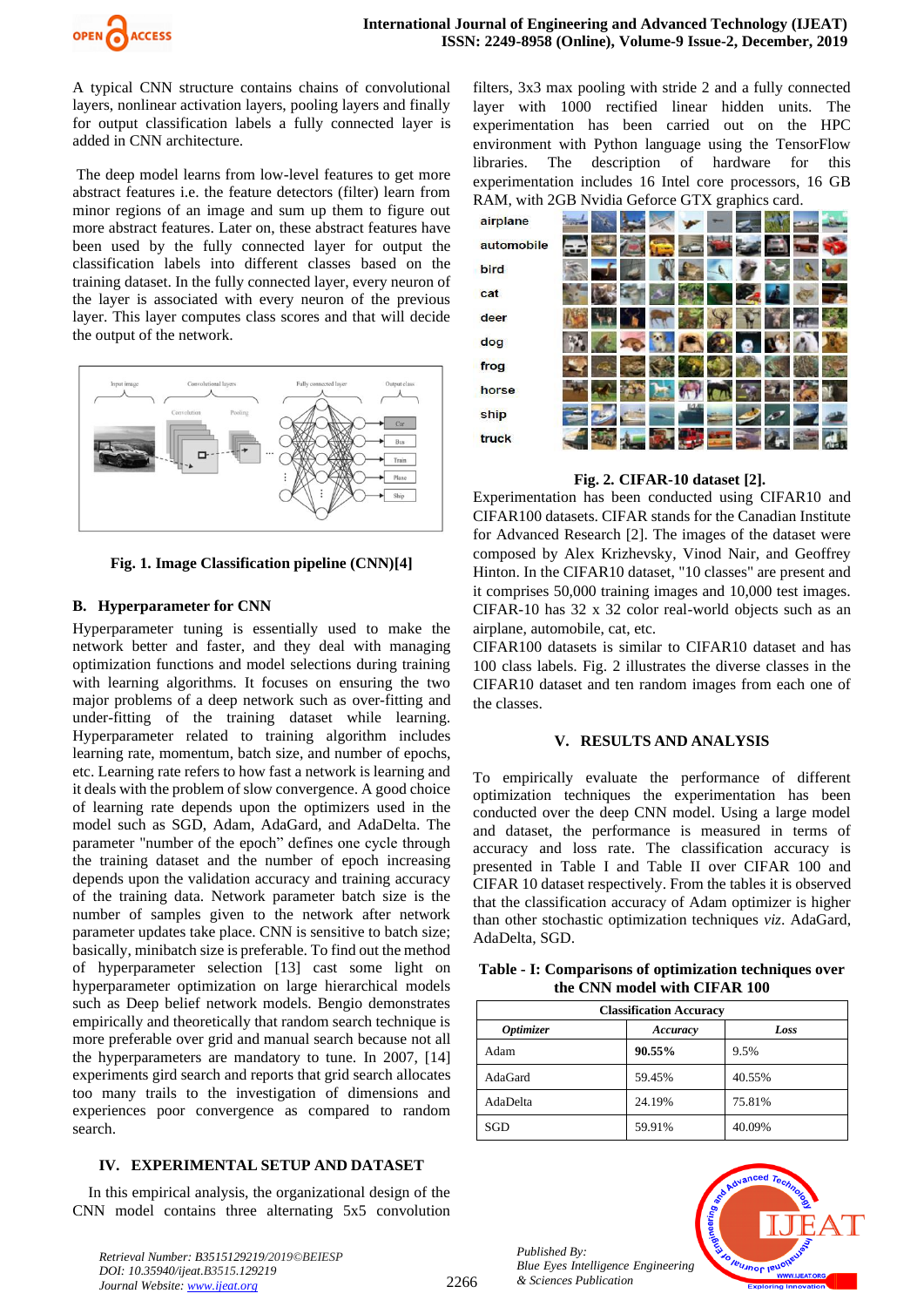| Table - II: Comparisons of Optimization techniques over |  |
|---------------------------------------------------------|--|
| the CNN model with CIFAR 10                             |  |

| <b>Classification Accuracy</b> |          |        |  |
|--------------------------------|----------|--------|--|
| <b>Optimizer</b>               | Accuracy | Loss   |  |
| Adam                           | 90.55%   | 9.5%   |  |
| AdaGard                        | 59.45%   | 40.55% |  |
| AdaDelta                       | 24.19%   | 75.81% |  |
| SGD                            | 59.91%   | 40.09% |  |

The classification accuracy of different optimization methods after the hyperparameter tuning is shown in Table I and Table II respectively and from the tables it is seen that Adam shows best result in both the CIFAR 10 and CIFAR 100 datasets. Table III presents the performance of all the optimizers when the hyperparameters are set to an optimal value. Among all these hyperparameters, we considered the following three parameters during the experimentation, *viz.* epoch, learning rate, and batch size. The number of epoch considered is 15, 30 and 60 as the number of epochs is up surged till the gap between the test error and the training error is minimum. During the experimentations conducted a scale of 10 comparisons of learning rate has been carried out. However, in Table III only the optimal values have been shown for learning rate 0.001 and 0.002. For each learning rate of 0.001 and 0.002 the considered batch size is 32 and 64, the convnet is sensitive to batch size and in the learning process of convnet Mini-batch is generally desirable [13]. The range of 16 to 128 is a better choice to test with so the experimentation is carried out on that scale and the optimal results have been shown in Tale III with batch size 32 and 64. The experimentation is carried out on the CIFAR10 and CIFAR 100 dataset and from Table III, it is seen that the performance of Adam optimizer is best when the hyperparameters are set to an optimal value (highlighted in bold in Table III).

![](_page_3_Figure_4.jpeg)

.

**using different optimization methods (a)Adam (b) SGD (c) AdaGrad (d) AdaDelta**

The classification accuracy is increased when the value of hyperparameters is changed i.e. a good value of hyperparameter optimizes the network performance. In Table III. It is shown that the accuracy of Adam optimizer increases to 90.55 % at epoch 60, batch size 64 and learning rate 0.001. In Fig.3, the classification accuracy and validation of different optimizers are shown where Adam shows a better result as compared to other optimization methods *viz*. AdaGard, AdaDelta, SGD.

![](_page_3_Figure_7.jpeg)

## **Fig.4.Comparison of Adam, SGD, AdaGrad, and Adadelta with respect to accuracy and validation over the CIFAR100 dataset.**

In the above Fig.4 depicts the comparisons of all the optimizers *viz.* Adam, SGD, AdaGard, and AdaDelt over CIFAR 100 dataset where Adam shows better results compared to other optimization methods.

# **VI. CONCLUSION**

This paper presents an empirical analysis of optimization techniques in a supervised architecture of the deep **CNN** model. Experimentation has been carried out to analyze the effect of different optimizers and the model has been tested over the CIFAR 10 and CIFAR 100 datasets. Along with the optimization methods, experimentations are conducted to identify optimal value for hyperparameters and to understand the rate of convergence of the optimization methods in high dimensional parameter spaces. From the experiments, it may be concluded that compared to other optimization techniques *viz.* AdaGard, AdaDelta and SGD - Adam shows better performance in nonconvex optimization problems. The experiments conducted confirm that classification accuracy can be increased by choosing the best optimization techniques with sophisticated hyperparameter tuning to get the optimal configuration of the deep CNN model. However, for general applicability further experimentation is required on different benchmark datasets.

![](_page_3_Picture_12.jpeg)

*.*

*Published By:*

*& Sciences Publication*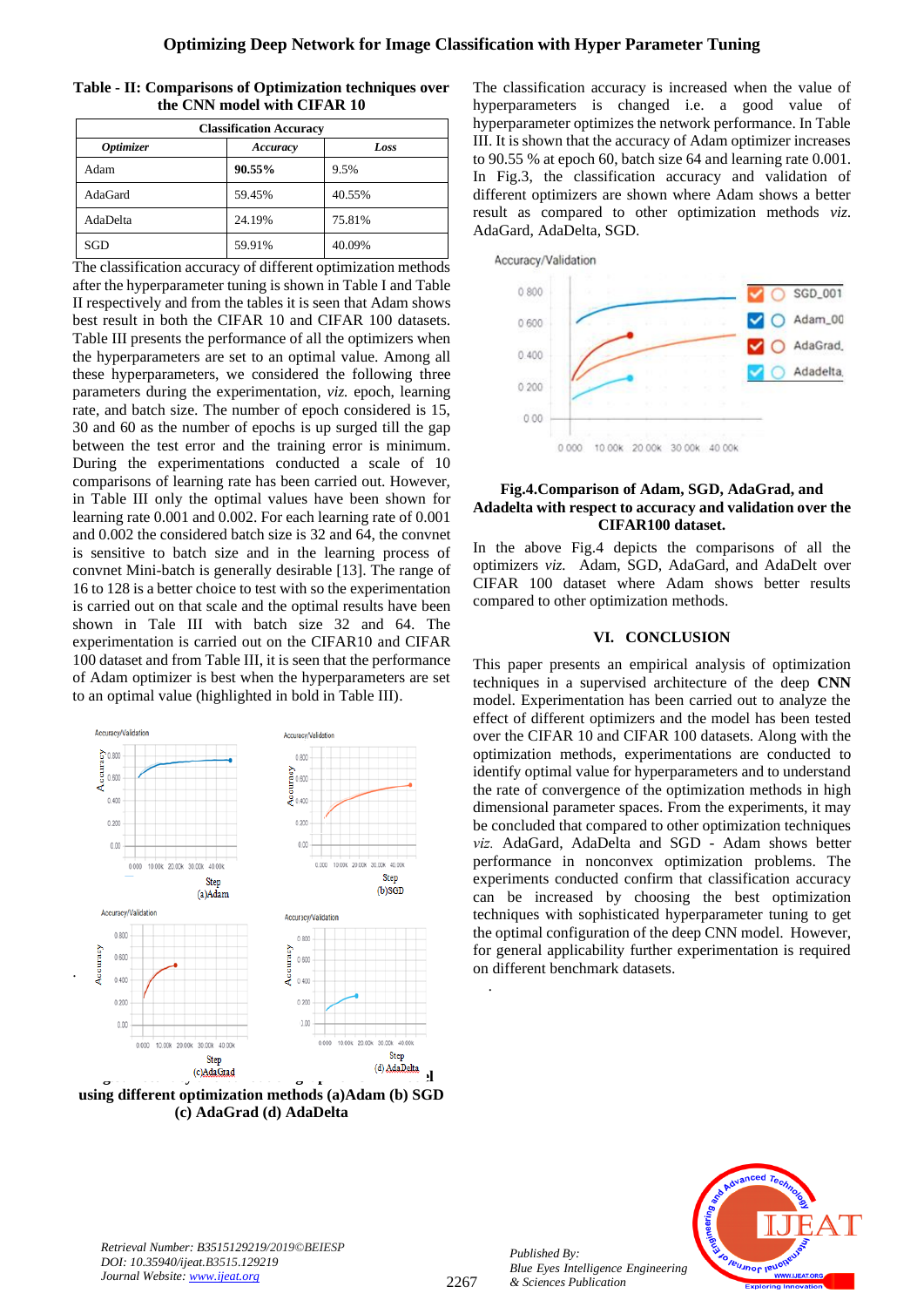![](_page_4_Picture_0.jpeg)

#### **Table. 3 Comparison of Optimizers with hyperparameter tuning over CIFAR100 dataset Optimizer Epoch Learning Rate Batch Size Accuracy Adam** 15 0.001 32 76.32 64 77.31 0.002 32 74.11 64 74.12 30 0.001 32 80.49 64 80.60  $\frac{32}{\epsilon}$  76.23 64 76.50 **60 0.001**  $\frac{32}{\epsilon}$  80.51 **64 90.55** 0.002 32 75.54 64 75.60 **AdaGrad** 15 0.001 32 56.72 64 56.80 0.002 32 55.12 64 55.23 30  $\frac{32}{64}$  57.34 64 58.45  $\frac{32}{100}$  54.67 64 56.89 **60 0.001**  $\frac{32}{64}$  59.21 **64 59.45** 0.002 32 54.80 64 55.76 **SGD** 15 0.001 32 53.12 64 54.11 0.002 32 53.15 64 54.67 30  $\frac{32}{64}$  58.45 64 58.90 0.002 32 57.45 64 57.78 **60 0.001**  $\frac{32}{64}$  59.90 **64 59.91** 0.002 32 57.12 64 57.16 **AdaDelta** 15 0.001 32 22.13 64 23.12 0.002 32 22.11 64 22.13 30 0.001 32 24.15 64 24.17 0.002 32 22.11 64 22.14 **60 0.001** 32 24.18 **64 24.19**  $\frac{32}{64}$  23.89 64 23.65

# **Table - III: Comparison of Optimizers with hyperparameter tuning over CIFAR100 dataset**

![](_page_4_Picture_4.jpeg)